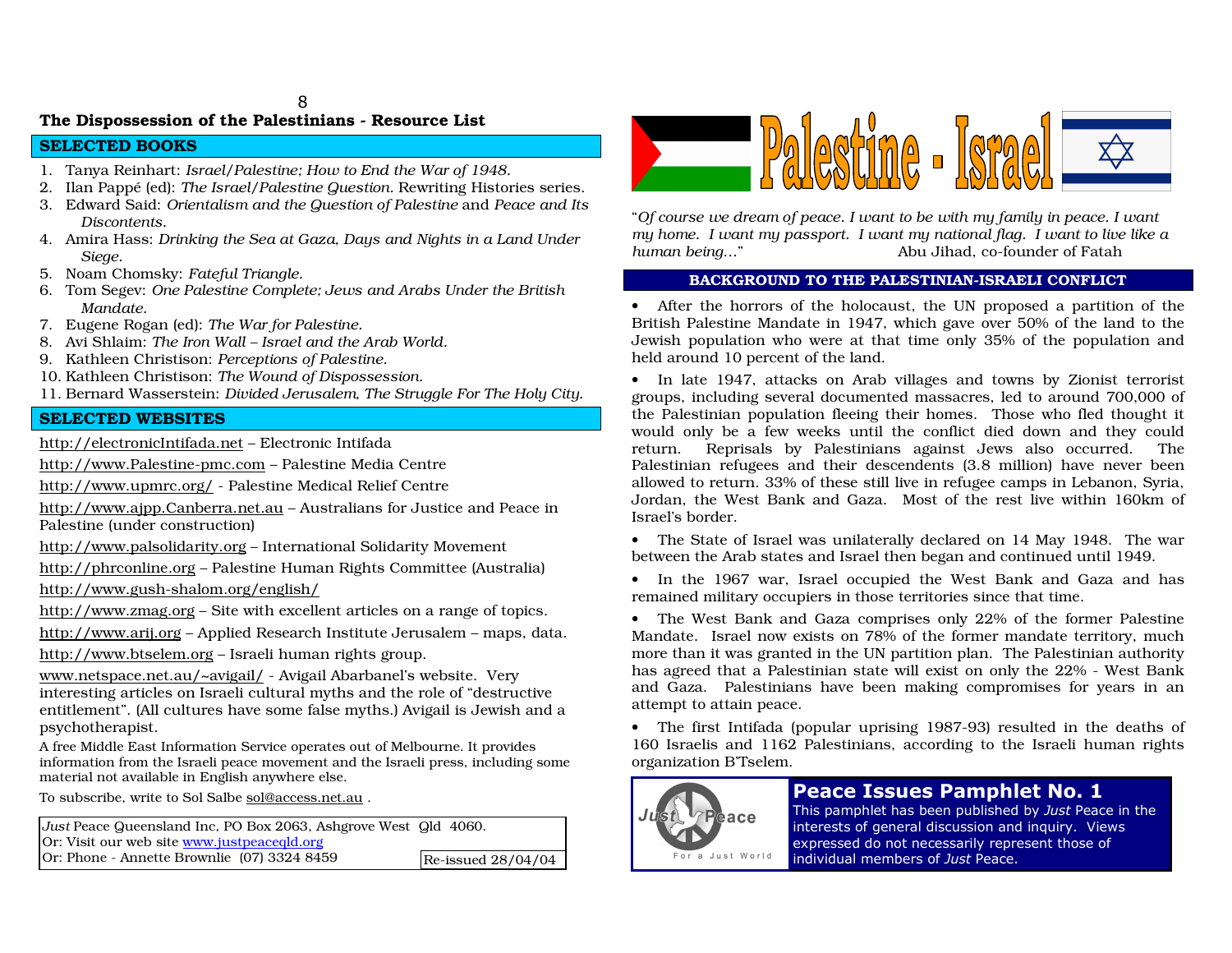### Background to the Conflict …

• In 1988 the Palestinian National Council recognised the right of Israel to exist.

• The Oslo Accords were sig ned in 19 9 3, <sup>w</sup> hen the P alestinia ns a g ain declared the rig ht of Israel to exist.

• Between the sig nin g of the Oslo accords in 19 93until 2000, <sup>w</sup> hen there <sup>w</sup>as relative calm, the <sup>n</sup> umber of Israeli colonists in the P alestinia n Territories (West B a n k a n d G aza) doubled.

• These colonies are built on hilltops, on stolen Palestinian land and are accessible o nly to Israelis, wh o travel <sup>o</sup> n Israeli-o nly ro a ds (by p ass ro a ds). They serve also as b ases for the Israeli military a n d the colo nists in these colo nies/settlements are heavily armed.



• After the continuing expansion of Israeli colonies in the Palestinian Territories and then opposition leader Sharon's provocative visit, accompanied by a thousand soldiers and police, to the Temple Mount/Haram al Sharif, one of the most sacred Muslim sites, the second Intifa d a beg a n in late Septem ber 2 0 0 0.

• Since that time, over 2,400 Palestinians and 720 Israelis have died in the conflict (as at J une 2003).

• Professor Tanya Reinhart of Tel Aviv University, in her book, *Israel/Palestine: How to end the war of 1948, documents the policy of* deliberate injury perpetrated by the Israeli military against Palestinians. She says th at, "Injurin g Palestinians has remaineda co nsistent Israeli policy (p.115) with the aim of reducing international condemnation which

w o uld occur if fatality n u mbers were to o hig h.

• As it is, the <sup>n</sup> umber of Palestinians killedeach month, in early 2003, was on a par with the total <sup>n</sup>umber of Australians killed in the Bali Bombing, <sup>a</sup> nd this is fro maWest Banka n d G aza p o p ulatio n less th a n th at of Sy dney.

Settlers. Israeli colonists who move to the occupied territories, displacing Palestinians in the process. Many settlers .<br>represent fundamentalist religious positions.

• Professor Reinhart also debunks the myth of Barak's 'generous offer', stating that Barak's offer would have led to a Palestinian state on the

 The P alestinia ns are co nfro nted with the <sup>m</sup>ost p o werful armed forces in the Middle East. The Israeli military uses rockets and bombs to assassinate targeted Palestinians, often killing or injuring bystanders.

Suicide bombing has beenone resp onse to Israeli occup ationand statesponsored terror, the systematic humiliation of Palestinians by Israeli governments, and the dispossession of the Palestinian people. The way to stop suicide bombings is not to increase the repression of the three million Palestinians in the Occupied Territories. It is to end the occupation and to start recognising the rights of the Palestinian people b oth in the Occu pied Territories a n d within Israel's form al b orders.

### Many Israelis and Jewish people around the world support an end to the occupation and settlements.

M ore th a n 5 0 0 Israeli soldiers h ave refused to serve in the Occu pied



Territories. Thisis an in dicationthat there is <sup>n</sup>omoral basis tothe co ntin uin g presence of Israeli forces inthe West BankandGaza.Diverse Israeli gro ups h have beenactively p ursuing peace initiatives for 20or more years. In the USA and Europe, there

'Now if we can just find a road.'

are m a ny cross-cultural gro u ps actively a d v ocatin g the en d to Israeli occu p ationof the PalestinianTerritories.

> **This leaflet** has been produced with the assistance of both Jews and Palestinians (most of whom are members of *Just* Peace), and also with the assistance of the *Australians for Justice andPe ace inPalestine* organization ( <u>http://www.ajpp.canberra.net.au/</u> ). There have been many initiatives, from people of goodwill in both the Palestinian Diaspora and the Jewish Diaspora, resulting in ongoing dialogue between Jews and Palestinians. These initiatives are occurring in Australia and many other countries, and are giving tremendous encouragement to all those working towards a just peace in Israel/P alestine.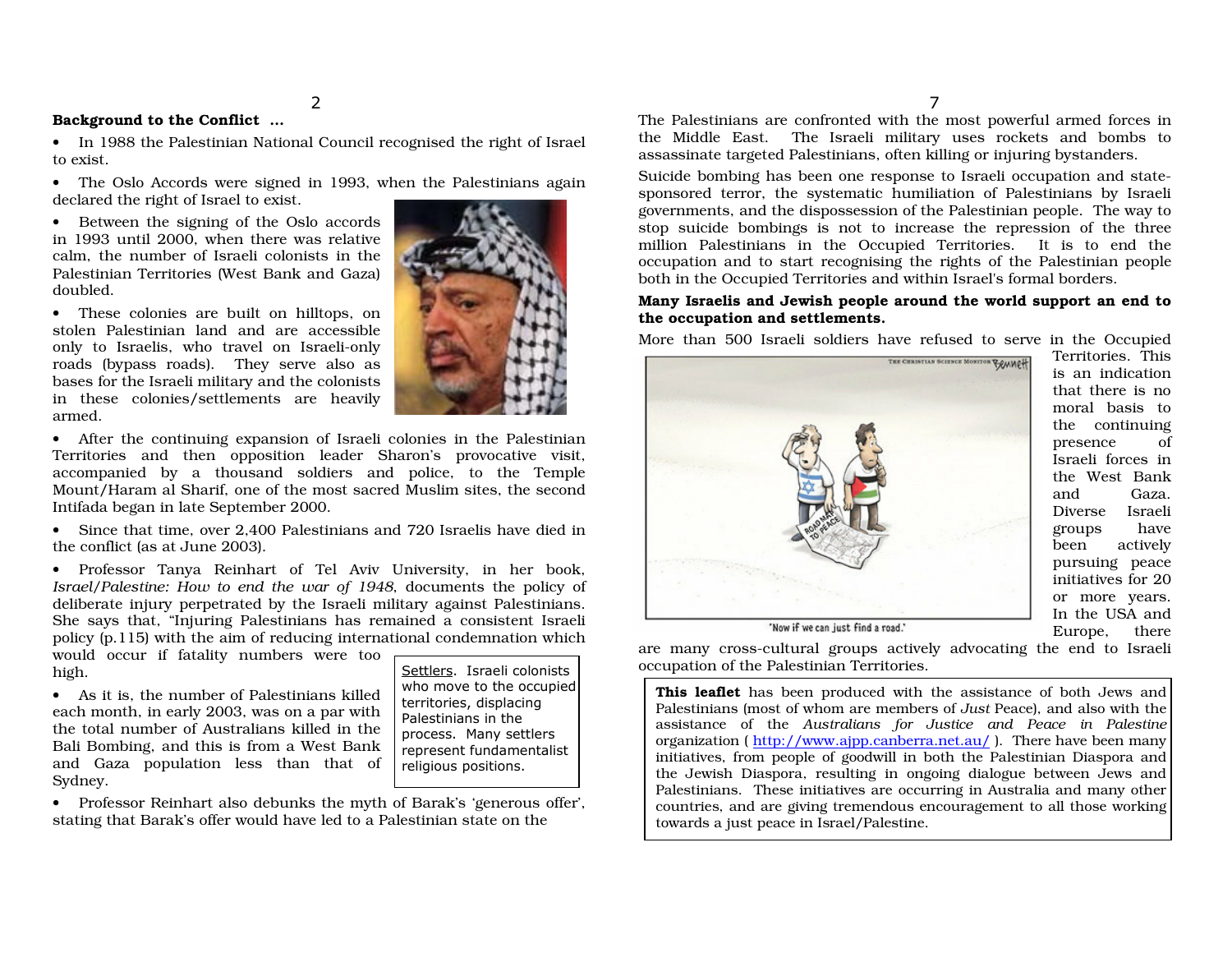## Closed Areas and Curfews

Palestinians in the West Bank and other towns are subject to ra ndomandlong-term curfews. Peo ple ca nnot get to work or visit fa mily in other areas of the West Bank. Much of the time they are not allowed out of their houses. Many Palestinians, inclu ding children, h ave been shot, just for being out when a curfew was imposed, even when those times were not clear to the p op ulation.

\$

Bethlehem has been declared a closed military area and all movement into and out of the area is co ntrolled. Almostcontinuous curfews are enforced; the civilia n p o p ulatio n is stru g glin g to co pe, to survive.

Poverty and malnutrition among Palestinians is increasing at analarminrate, resulting g fro mu nemplo y ment a n d lack of ability to get to w orkplaces, <sup>a</sup> n d b y the restrictio ns on movement.

## Hu ma n Rig hts Violatio ns

According to the Israeli human rights gro u p B'Tselem; torture of the <sup>m</sup> a ny P alestinia n priso ners is widesprea d. They also rep ort that Israel takes 80%of the water from the West B ank.B'Tselem, Peace Now. w, Am nesty International and other human rights org anisations have cited Israel for numerous violations of the Genev aConvention and UN Human Rights conventions. Israel has been cited for refusin g peo ple access to medical care, shooting civilians, imposing group p unishments onPalestinians, especially the destruction of the houses and exiling fa mily members.

What might be the terms of <sup>a</sup> "Just Settlement"?

1. There must be clear objectives for the negotiations. Israel's past strategy of endless negotiations must not be allowed to recur.

2. International observers must bepresent on the ground at all stages. Israel and the US have resisted this in the past.

3. Israel can and should immediately evacuate the entire West Bank and Gaza strip. Settlers wishing to leave the Occupied Territories should be compensated, by the Israeli government, for the property they leave behind. Settlers who wish to stay must be prepared to live under Palestinian control.

4. The Palestinian West Bank must be <sup>a</sup> contiguous whole and not divided. The same applies to Gaza. The Palestinian state must be viable and not just <sup>a</sup> "Bantustan" like in apartheid South Africa. Fair water rights and farmland must be part of the early negotiations.

5. Some sort of road corridor should exist between northern Gaza and the West Bank.

6. Ameaningful sharing and governing of the Old City of Jerusalemwould be needed. One proposal is to make it an international city.

7. The "right of return" of Palestinian refugees is <sup>a</sup> difficult issue, but not insoluble. It requires both symbolic and practical initiatives as part of reconciliation.

8. The "Roadmap for Peace" is an unsatisfactory document because it does not deal with the main issue: the occupation since 1967.

West Bank which was divided up into 4 separate areas, still containing armed colonies and the military, with no control of their borders or water reso urces. P alestine w o uld then h ave o nly co mprised aro u n d 5 0 % of the West Bank la nd (n ot including most of Gaza).

• The Sharon government is working to destroy the current 'Road Map' peace plan. Sharon has said that he will not give up the colonies in the West Bank. His g overnment is prep ared to reject peace in order toattempt to expand Israel's borders to cover the whole of the West Bank and Gaza.

(This information was adapted from Australians for Justice and Peace in Palestine .<br>PO Box 619 Woden, ACT, 2606. See <u>www.ajpp.canberra.net.au</u> )

#### THE SITUATION IN THE OCCUPIED TERRITORIES

The conflict in Palestine/Israel is primarily the result of the dispossession of the Palestinian people from their land and their way of life. Israel continues to annex Palestinian land and to establish new settlements. This activity began after the 1967 military occupation of the West Bank and Gaza by Israel. The number of Israeli settlements and settlers on Palestinian land has doubled since 1993, forcing Palestinians into smaller and smaller areas.



#### Two-class syste m

Israel has also inflicted a two-class system on Palestinians. Palestinians cannot use the same roads as Israelis inthe Occupied Territories. MostPalestinian ro ads have been rip ped up, blocked by concrete, mounds of dirt, or by Israeli tanks and checkpoints. These checkp oints a nd razor wire fences prevent Palestinians from doing the ordin ary thin gs Israelis ta ke for gra nted - access to ed ucatio n a n d medical care, even to shops for food and other necessities.

Palestinians must have permits to g ofrom one town to another in the Occu pied Territories. They h ave to w ait years <sup>a</sup> n d p ay aro u n d \$ U S 3 8,0 0 0 for <sup>a</sup>

permit to build a house, while Israelis pay nothing. Palestinians often cannot get to work thro ug h the check p oints; <sup>m</sup> any workplaces, factories, continued on Page 6 ...) or shops have been damaged or destroyed. **(c** 

3